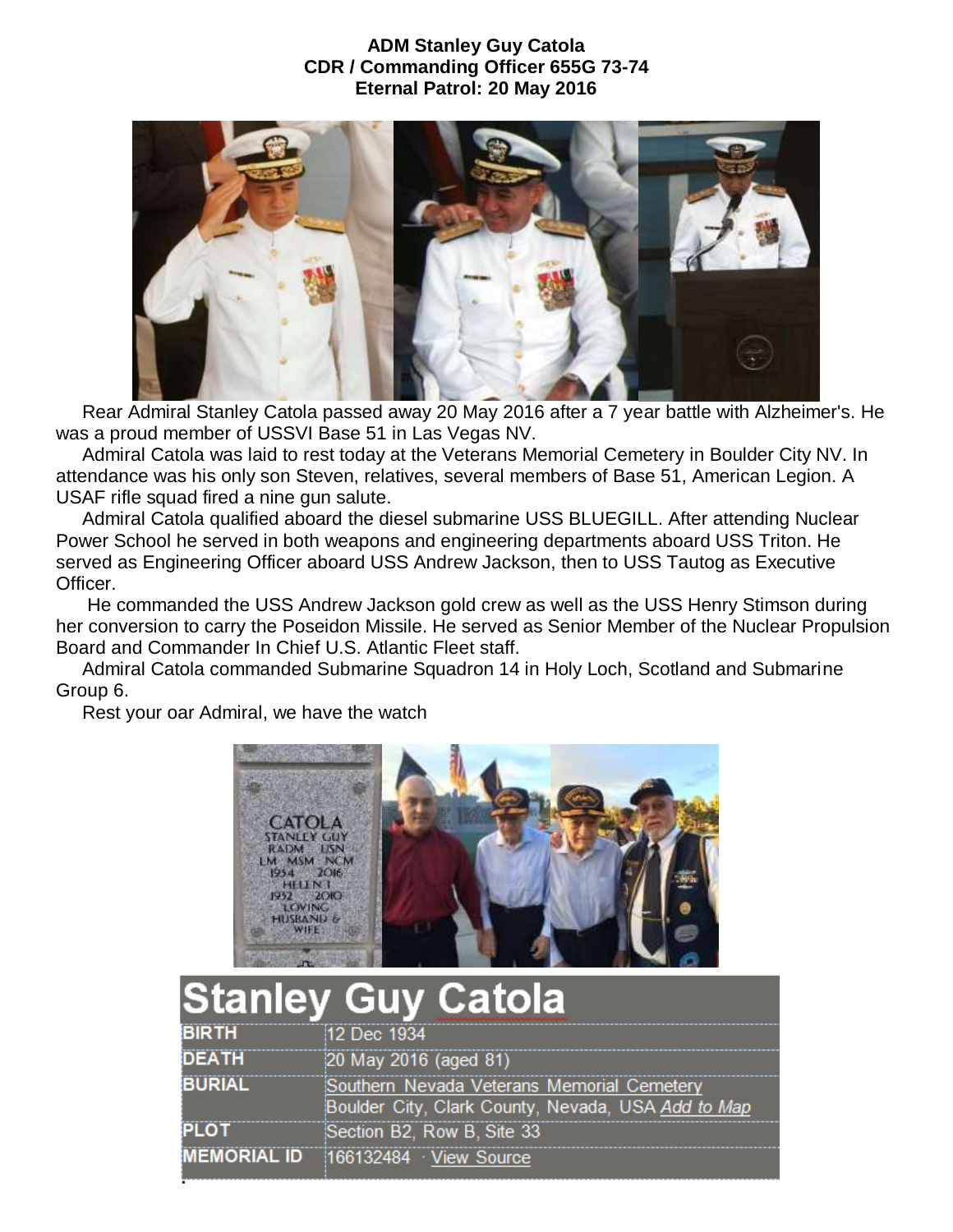

## **DEDICATION CEREMONY of the LOST SUBMARINES MEMORIAL by BASE 51 Las Vegas**

 The Ceremony consisted of several dignitaries from the NV State Legislature and NV Congressman Heck along with representatives from Governor Sandoval's office.

 From inception to completion, the idea for this memorial came from Base 51 COB Barry Katz. Base 51 members made this a reality. Approximately 100 dignitaries, Base 51 members, families and friends attended the ceremony. The Tolling of the Boats covered the period from 1900 founding of the submarine force thru 1968, also remembering all submariners that have departed on Eternal Patrol since even when the submarine was not lost.

 One of our attendees and Base 51 members was ADM Stanley G. Catola, who is a very well know & respected member of the submarine community.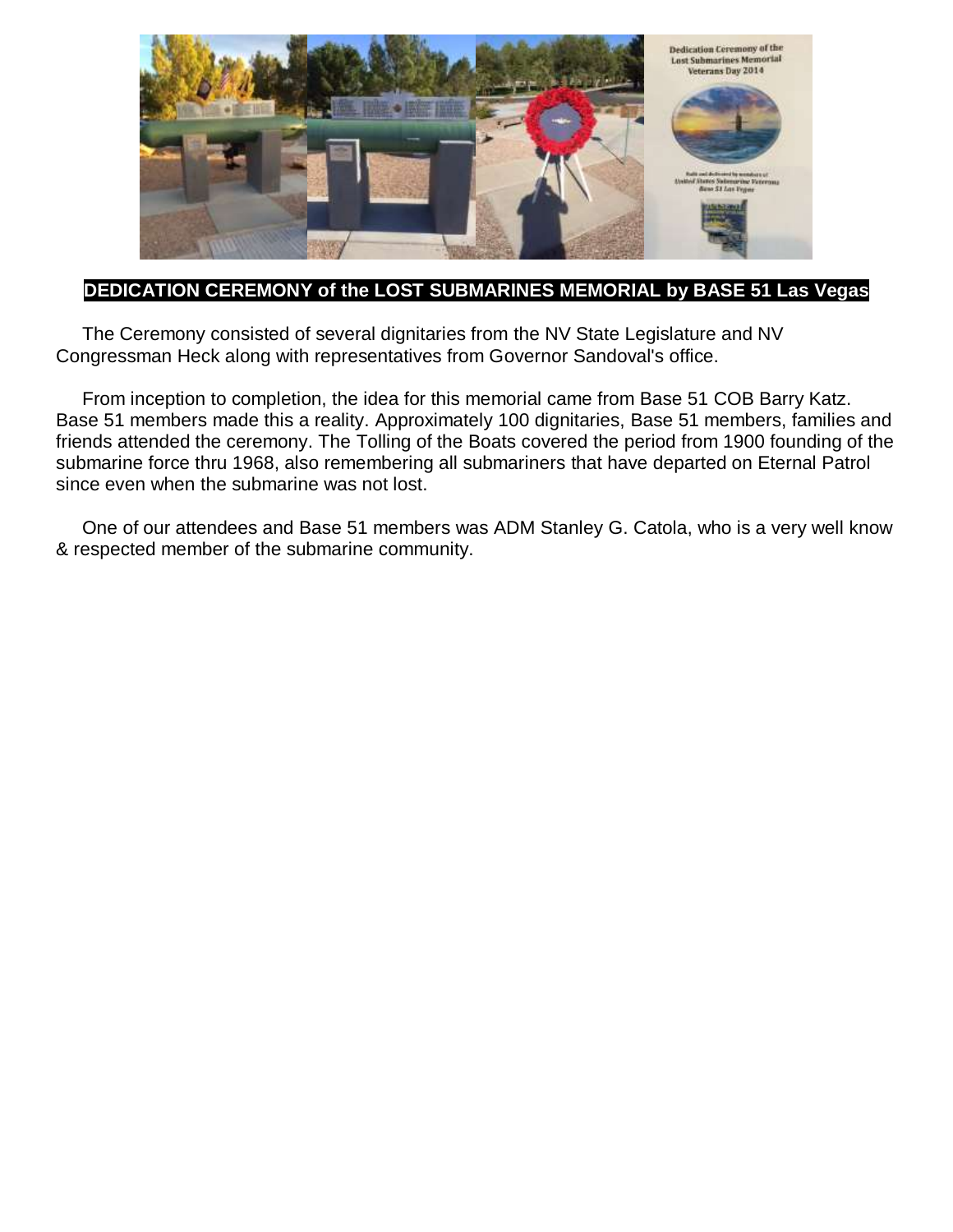

DEPARTMENT OF THE NAVY OFFICE OF THE CHIEF OF NAVAL OPERATIONS **WASHINGTON, DC 20350-2000** 

Ser 095/60349188

From: Director, Naval Warfare To: Rear Admiral Stanley G. Catola, USN

## Subj: LETTER OF RECOGNITION

1. On the occasion of your retirement, it is my privilege to recognize formally your accomplishments during thirty years of service to the United States Navy. During this period our Navy has undergone extensive growth and development to which you have contributed as an early nuclear submariner. Your professional expertise significantly aided the expansion of our Navy's strategic role and her tactical warfighting capabilities.

2. Early tours of duty aboard the destroyer USS SUTHERLAND (DDR 743) and the diesel submarine USS BLUEGILL (SS 242) followed your graduation from the Naval Academy and commissioning as an Ensign in 1956. Upon completion of Nuclear Power School in 1961, you served in both Weapons and Engineering billets aboard USS TRITON (SSN 586), the only U.S. submarine ever powered by two reactors and the largest submarine in the world at that time. Diverse experience in these varied billets laid the underpinnings for your future development.

In 1964 you reported as Engineering Officer of the Gold Crew 3. in USS ANDREW JACKSON (SSBN 619), successfully completing five strategic deterrent patrols.

4. In 1967, you advanced to Executive Officer aboard the attack submarine USS TAUTOG (SSN 639), thus rounding out your submarine background. Largely due to your dedication and hard work, TAUTOG, received the Navy Unit Commendation and you were awarded your first Navy Commendation Medal.

5. Your first command was the USS ANDREW JACKSON (SSBN 619) (BLUE), from April 1970 until October 1972. In two years the ship completed 5 strategic deterrent patrols; additionally, she was awarded the POLARIS/POSEIDON Trophy as the most outstanding SSBN, and a Meritorious Unit Commendation. Personally, you received a second Navy Commendation Medal and your first Legion of Merit.

6. Due to the extraordinary success of your first command, you moved on to command the USS HENRY L. STIMSON (SSBN 655) (GOLD Crew) until 1974. You converted her to carry the Poseidon Missile and led her through post-conversion shakedown operations and a strategic deterrent patrol. Your efforts were recognized by award of the Meritorious Service Medal and the position as Senior Member, Nuclear Propulsion Examining Board on the Staff of the Commander-in-Chief, U. S. Atlantic Fleet.